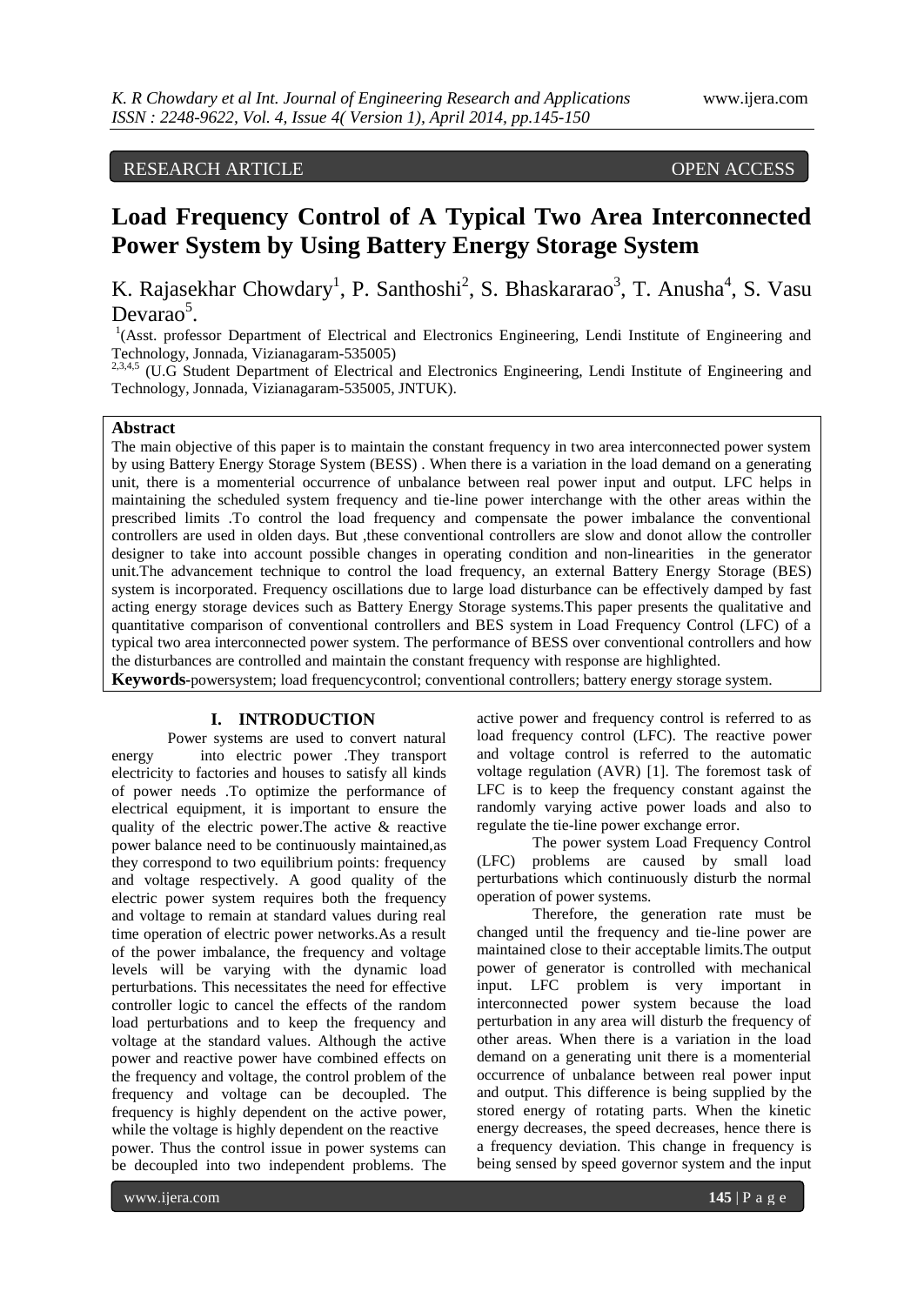to the prime mover is adjusted in such a way that change in frequency is nullified.

In recent years, literatures have reported the use of different controller designs for load frequency control . Lim et al [2] has proposed a robust decentralized load frequency controller based on Riccati-Equation approach for muIti-area power systems with parametric constraints. Conventional PID controller has been widely used for load frequency control Expert systems like fuzzy logic, neural network [3],[4], [5]have been later applied to overcome the pitfalls of conventional controller. The application of BES for LFC evolved in the year 2001. Aditya et al [6] have applied BES for load frequency control of an interconnected reheat thermal system Recently, Kalyan Chatterjee [7] has studied the effect of Battery Energy Storage System on LFC in deregulation environment.

In this paper, a different scheme of controller design is applied, where in the conventional controller is replaced by external battery energy storage system. The performance of BESS is tested by carrying out detailed simulation study on a typical two area interconnected power system.

## **II. TWOAREASYSTEM**

In two-area system, two single area systems are Inter- connected via the tie line. Inter-connection is established in order to increase the overall system reliability [1]. Even if some generating units in one area fail, the generating units in the other area can compensate to meet the load demand. The schematic block diagram of two area inter connected system isshown in Fig .1



Fig. 1. Block Diagram of Interconnected Two Area System

# **III. CONVENTIONAL CONTROLLER**

In order to keep the power system in normal operating state, a number of controllers are used in practice. As the demand deviates from its normal operating value the system state changes. Different types of controllers based on classical linear control theory have been developed in the past.

#### **A. Integral Controller**

Integral controller works such that the signal driving the controlled system is derived by integrating the error in the system .The transfer function of the controller is K;ls, where

Ki is the integral constant. We can design a stable integral control system; the steady state error (SSE) will become zero [3]. The block diagram of LFC in single area system using integral controller is shown in Figure.2. The frequency response of the controller when simulated for the single area system is shown in Fig. 3. The simulation result identifies that the system starts oscillating widely and steady state cannot be acquired. Hence integral controller is infeasible for practical implementation.



Fig. 2. LFC of single area sty stem using integral controller



Fig. 3. Response of single area LFC using integral controller

### **B. PlD Controller**

PID controller involves three separate constant parameters, and is accordingly sometimes called three-term control the proportional, the integral and derivative values, denoted P, 1, and D. Heuristically, these values can be interpreted in terms of time: P depends on the present error, I on the accumulation of past errors, and D is a prediction of future errors, based on current rate of change. The weighted sum of these three actions is used to adiust the process via a control element r51. A typical mathematical model of an interconnected two area system is depicted in Fig. 1.

The two area system incorporating LFC by the use of PID controller build with test parameters taken from [3] is shown in Fig.4.PID controller effectiveIy controls the change in frequency with accordance to the change in load. The response of the LFC of two area system using PID control is depicted in Fig. 5,with the response plot of Area1 highlighted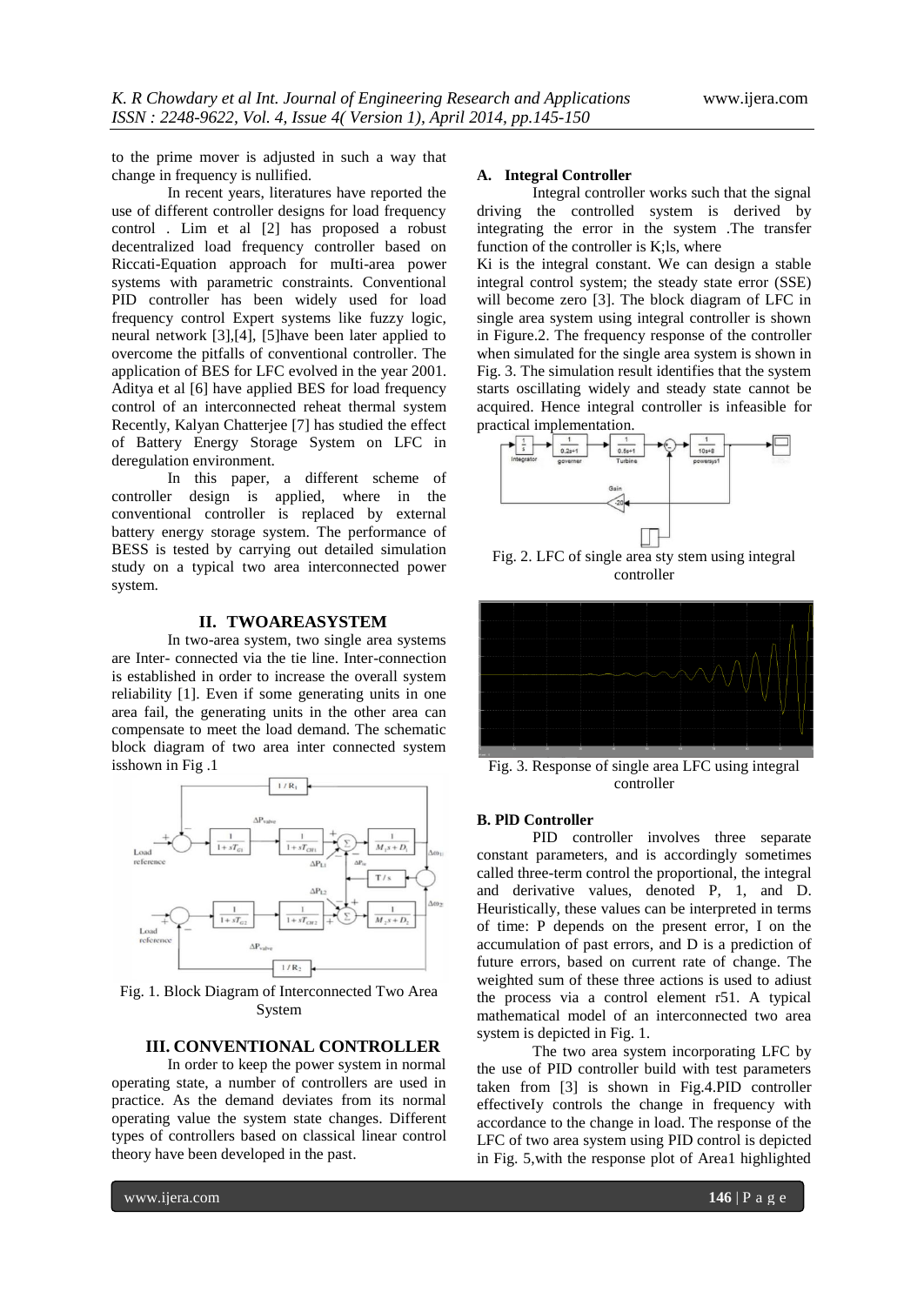in pink color and that of Area 2 highlighted in yellow color. It is observed from Fig. 5 that when there is a change in the load the frequency deviates and takes up an overshoot, but the PID control is seen to effectively damp the oscillation and make the system to get settled as fast as possible.



Fig. 4. LFC of Two Area System using PID Controller



Fig.5. Frequency Response ofLFC of two area controller using PID controller.

# **IV. BATTERY ENERGY STORAGE SYSTEM**

Secondary control or load frequency control is one of the most important control functions in the operation of inter- connected power systems, regulating the frequency and tie-line interchanges among different control areas.currently, in many countries ,the electric power industry is in transition from vertically integrated utilities, providing power at regulated rates,to an industry that will incorporate competitive companies selling unbundled power at lower rates. In the power system structure, load frequency control acquires a fundamental role to enable power exchanges and to provide better conditions for electricity trading. One alternative to improve the performance of LFC is the

introduction of storage facilities during peak load period and specially a battery energy storage facility. Since BESS can provide fast and active power compensation, it can also be used to improve the performance of load frequency control.

BES also improves the reliability of supply during peak load period. Storage facilities possess additional dynamic benefits such as load leveling, factor correction and black start capability [7].  $3\square$ POWER **SYSTEM** 



Fig.6. Schematic description of BES plant

#### **A. Block Diagram ofBES Model**

A schematic description of a BES plant is given in Fig.6 The main components of the BES facility are , an equivalent battery composed of parallel /series connected battery cells, a 12-pulse cascaded bridge circuit connected to a Y/Y transformer and a control scheme[6].

### **B. Incremental Model of BES**

The equivalent circuit of the BES can be represented as a converter connected to an equivalent battery as shown in Fig 7. In the battery equivalent circuit, Eboc is battery open circuit voltage, Eb is battery overvoltage, rbt, connecting resistance, and rbs stands for internal resistance. The ideal no load maximum d.c. voltage of the 12-pulse converter is expressed as Edo, as given in Eqn. (1)

$$
E_{do} = E_{do1} + E_{do2} = \frac{6\sqrt{6}}{\Pi}E_t
$$
 (1)

where E1 is the line to neutral r.m.s voltage. The expression of d.c. current flowing into the battery is given by Eqn. (2).

$$
I_{bes} = \frac{(E_{bes} - E_{boc} - E_b)}{(r_{bs} + r_{bt})}
$$
 (2)

According to the converter circuit analysis active and reactive power absorbed by the BES system are given by Pbes and Qbes given by Eqns. (3) and (4) respectively.

$$
P_{bes} = \frac{3\sqrt{6}}{\Pi} \mathbf{\mathbf{\mathbb{C}}}_{l_{\text{less}}} I_{\text{bes}} (\cos \alpha_1^0 + \cos \alpha_2^0) \tag{3}
$$

$$
Q_{bes} = \frac{3\sqrt{6}}{\Pi} \mathbf{\mathbf{\bigmath \{t_i I_{\text{bes}}(\sin \alpha_i^0 + \sin \alpha_2^0 \right)}}
$$
 (4)

where  $\alpha_1^0$  and  $\alpha_2^0$  are the firing delay angle of converter 1 and converter 2 used in BES model.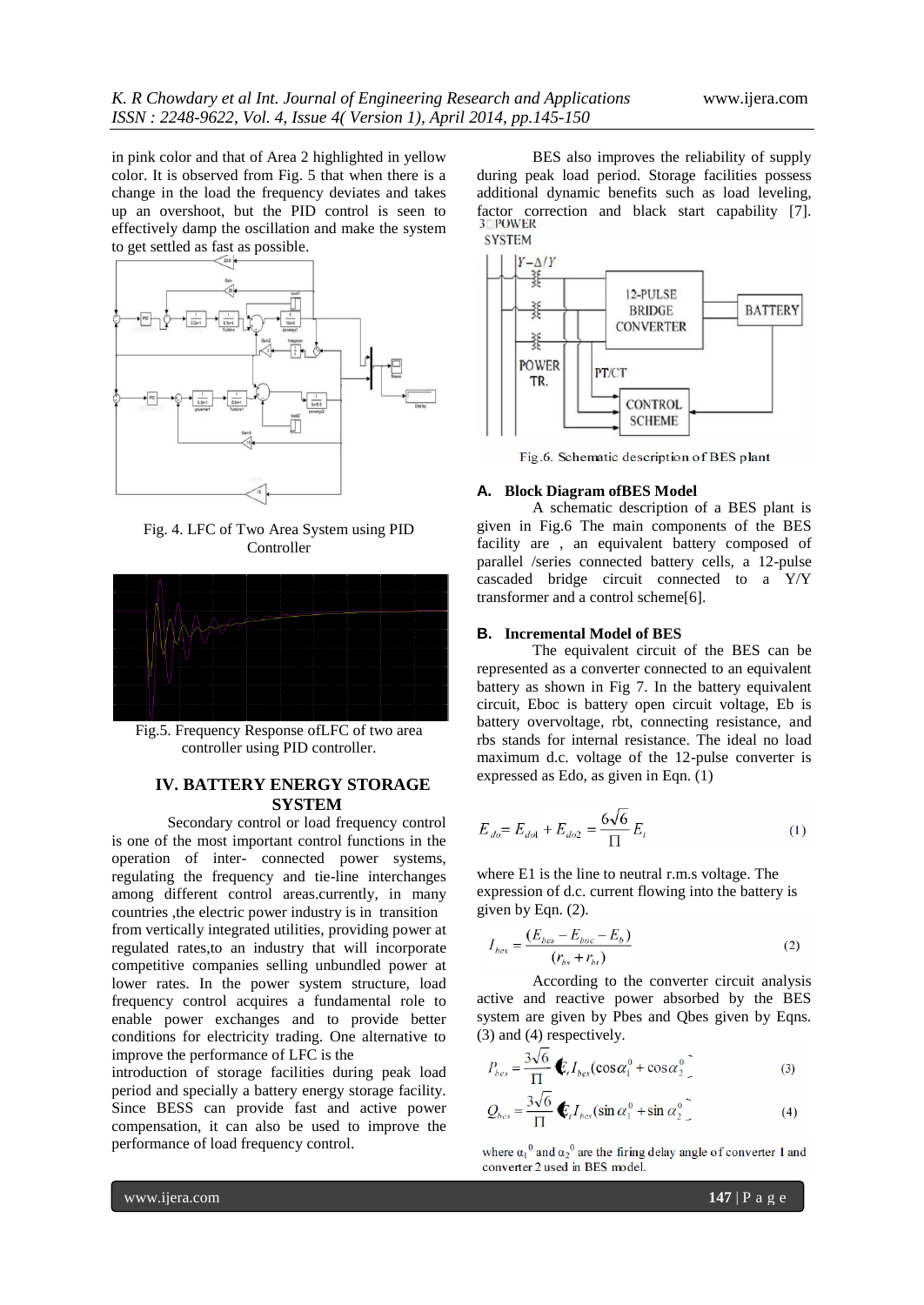The integral control law is described by Eqn. (5) as

$$
U_i(t) = -KI_i \int ACE_i(t)dt
$$
 (5)

where, KI i is the integral gain setting of area i ACE of area i

in terms of B; the frequency bias setting of area i.

$$
ACE_{i} = B_{i}\Delta f_{i} + \Delta P_{tie}
$$
\n(6)



Fig.7. Incremental model of BES

# **V. RESULTS AND DISCUSSION**

The BES model discussed in the previous section has been implemented in a sample two area inter-connected power system Initially, the BES model is designed in MATLA B/ Simulink Environment as a subsystem and then later implemented in the main SimuL ink model. The parameters used in the design of BES model are shown in the Appendix. The battery energy storage system with the given specifications is simulated for an interconnected power system using MATLAB simulation studies. Initially the incremental model of BES is being simulated and it is incorporated along with a single area system and an interconnected two area power system Fig 8 and Fig 10 shows the Simulink model of BES for single area LFC and two area LFC respectively. The Fig 9 and Fig 11 show the frequency response plot of the LFC for single area and two area systems respectively.Fig.



Fig. 8. Simulink model of BES incorporated to sinle area LFC



Fig.9. Response of BES for single area system LFC.



Fig. 10. Simulink model of BES for two area system LFC

www.ijera.com **148** | P a g e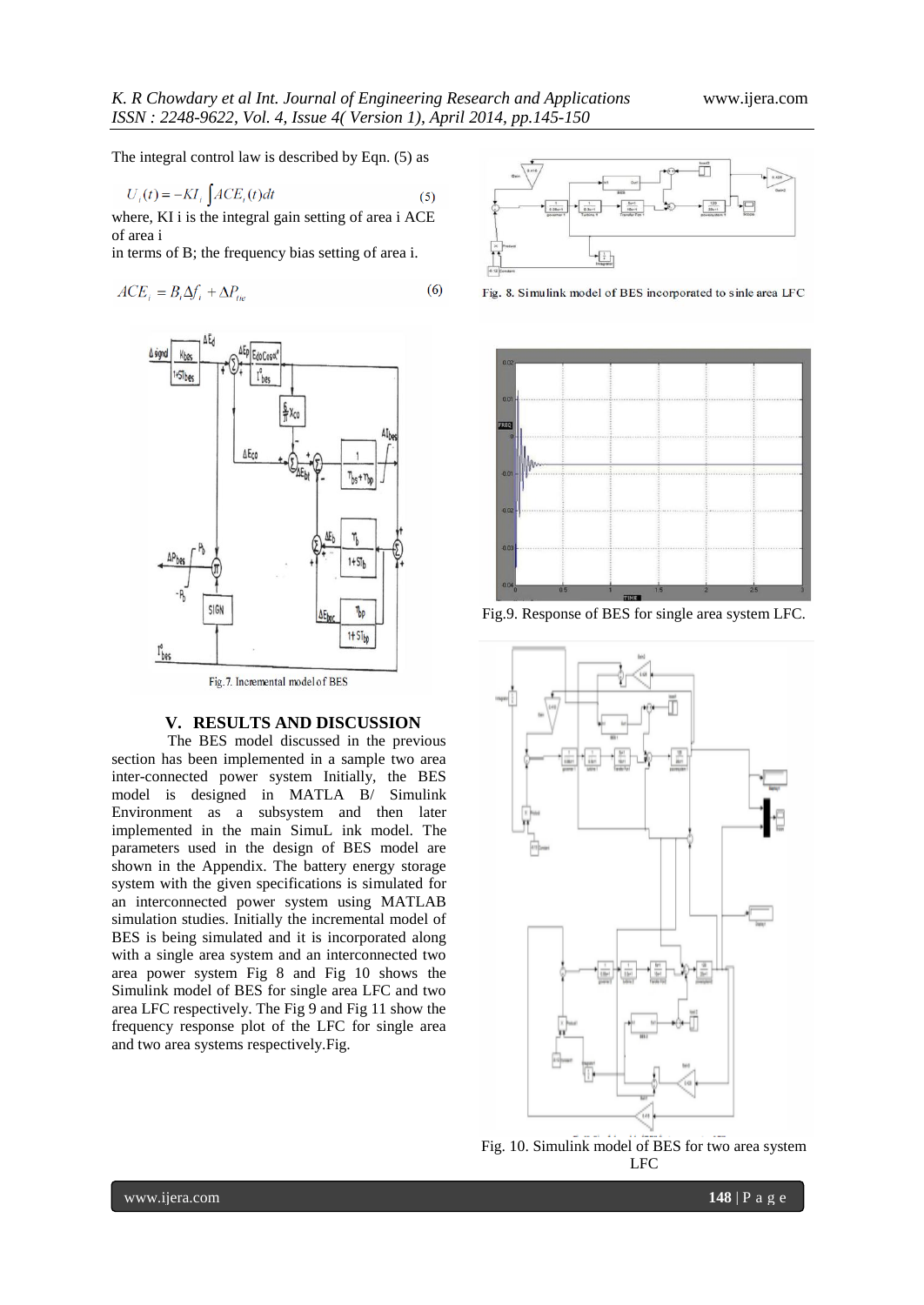It is inferred from the response curves of the simulation studies of BESS (Fig. 9 and Fig. 11) that the load frequency oscillations settles around 0.5 to O.S seconds for both single area system and two area system.This is seen to be a comparably good performance when compared with the conventional controllers which had an average of 12 seconds of settling time and ANN controller which had around 9 seconds of average settling time, The BES system is thus is proven to be highly efficient and the settling time decreases to about 10 times of the other controllers. Hence these external storage devices such as BES incorporation to the power system helps in improving the dynamic response of the system even for step loads and maintain a good Load Frequency Control of the system.



Fig.11. Response of BES for two area system LFC

#### **VI. CONCLUSIONS**

This work has presented the application of BES in load Frequency control of interconnected power systems. It has been identified through simulation study that BES very weII replaces PID controller and has proven to give a better performance compared to conventional controllers.

Comparison of performance responses shows that BES has quite satisfactory generalization capability, feasibility and reliability, as well as accuracy in Load Frequency Control of interconnected power systems. Future work will focus on the implementation of hybrid model combining both BES system and ANN or Conventional Controllers to achieve a further better performance in Load Frequency Control of power systems.

# **VII.APPENDIX**

# $F=60$ hz Pr1=Pr2=1000MW Kp1=Kp2=120HZ/pu MW Tp1=Tp2=20.0s Kr1=Kr2=0.5 Tr1=Tr2=10.0s  $Tg1=Tg2=0.08s$  $Tt1=Tt2=0.3s$

**Data for power system:**

R1=R2=2.4 HZ/ pu MW B1=B2=0.425 pu MW/HZ

#### **BES (10 MW/40 MW b):**

Battery voltage=1755-2925 V d.c. Cpb=52597 F Rpb=10KΩ Cb=1 F,Rb=0.001Ω Rbt=0.0167Q Rbs=0.013  $Xc0=0.0274$  Ω Ibes=4.426 KA Kbes=100 KV/pu MW Tbes=0.026 s α= $15^\circ$ , β= $25^\circ$ 

# **REFERENCES**

- [I] Haadi Saadat, Power Sy&em Analysis, PSA publishing, 2010.
- [2] Sundaram, VS. and Jayabarathi, T, "Load Frequency Control using PID tuned ANN controller in  $po\Box r$  sy & em," Proc. International Conforence on Electriml Energy Systems (iC EES), 2011, pp. 2 69- 274, Jan. 2011.
- [3] Rengarajan,N., Ra vichandran, C.S. and Palani, S, "Artificial Neural Net\\OIk based design of governor controller," Amdemic Open internet Journal, Vol. 20, 2007 .
- [4] Kalyan Chatterjee, "Effect of Battery Energy S:orage Sy&em on Load Frequency Control under Deregulation," international Journal of Emerging El ectric Power System s, Vol. 12 , issue 3,Article 2, June 2011.
- [5] MATLAB SIMULINK ® Simulation and Model Based Design, http://www.math\\Q rks.com.
- [6] KimbaIk, EW, Direct Current Tran:mission, Vol. 1, Wiley, New YoIk, 1971.
- [7] Lim, K. Y, Wang, Y and Zhou, R, "Robust decentrali9.":d loadfrequency control of multi- area po $\Box$ r >y&ems," iEE Gene ration, Trammission and Distribution, Vol. 143, issue 5, pp. 377-386, Sep. 1996.
- [8] Umrao, R. and Chattrved D.K, "Load frequency control using polar fuzzy controller," Proc. TENCON 2010 IEEE Region 10 Conforence, pp. 557-562, Nov. 2010 .
- [9] Aditya,S.K. and Das, D, " Battery energy &orage for load frequency control of an interconnected  $po\Box r$  sy&em," Electric Power Systems Research, Vol. 58, issue 3, pp. 179-185, July 2001.
- [10] Rerkpreedapong, D., Atic, N. and Feliachi, "Eco nomy oriented mod el predictive load frequency controV' Proc. Large Engineering

www.ijera.com **149** | P a g e